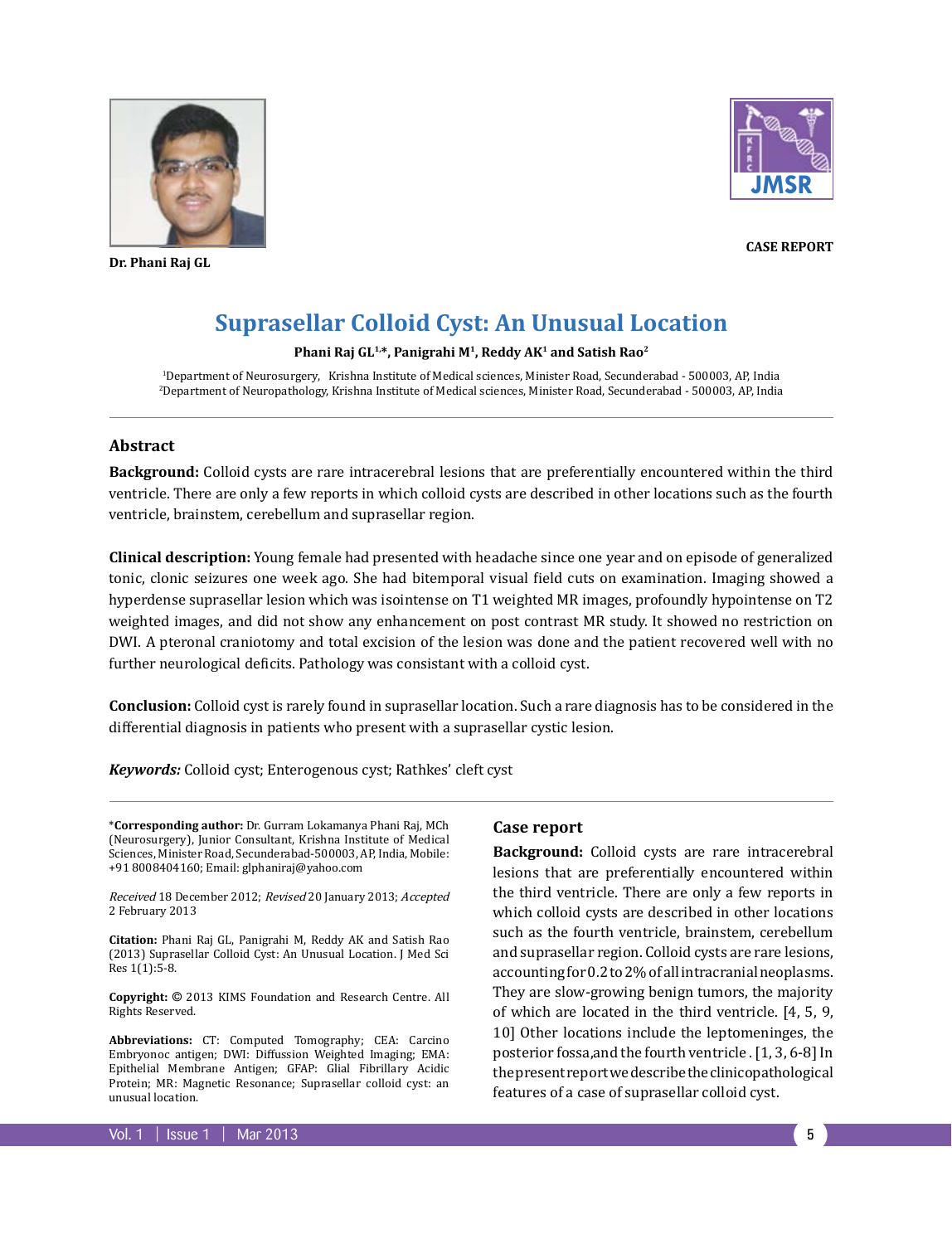**Case report:** A 27 year old female presented to us in December 2011, with history of headache since one year and decreased vision since one month. One week prior she came to us with an episode of generalized tonic clonic seizures. On examination, she had a normal vision on the left side and 6/24 visual acuity on the right side. She had minimal bitemporal field cuts on visual field charting. She had no other deficits. Her hormonal status was normal.

**Imaging:** Axial CT study of the brain revealed a well-defined hyperdense mass lesion located within the suprasellar cistern, with the contents showing attenuation values of 103 Hounsfield units. There were no fluid levels or foci of wall calcification. CT Angiogram performed to exclude vascular origin of the lesion revealed posterior displacement and



**Figure 1:** (a) CT - brain showing a well-defined hyperdense mass lesion located within the suprasellar cistern, with the contents showing attenuation values of 103 Hounsfield units. There are no fluid levels or foci of wall calcification. (b) No aneurysm is seen on CT Angiogram.



**Figure 2:** (a) The lesion is uniformly isointense on T1 and hypointense image. (b) The lesion is uniformly isointense on T2 weighted image.

normal caliber of the basilar artery [Figure 1]. The lesion was uniformly isointense on T1 weighted MR images, profoundly hypointense on T2 weighted images, and did not show any enhancement on post contrast MR study [Figure 2]. It was limited superiorly by the floor of the third ventricle, anteriorly by the infundibulum of pituitary gland and posteriorly by the basilar artery. Focal inferior extension into the sella with invagination between the anterior and posterior lobes of the pituitary gland was appreciable. No restriction was noted on diffusion weighted scan [Figure 3].



**Figure 3:** (a) It was limited superiorly by the floor of the third ventricle, anteriorly by the infundibulum of pituitary gland and posteriorly by the basilar artery. Focal inferior extension into the sella with invagination between the anterior and posterior lobes of the pituitary gland was appreciable. (b) No restriction was noted on diffusion weighted scan.

**Surgery:** The patient underwent a right pteronal craniotomy and total excision of the lesion via the opticocarotid and interoptic corridors. Greenish cyst filled with mucinous material was noted intraoperatively [Figure 4].



**Figure 4:** Intraoperative picture showing the greyish cyst in suprasellar location.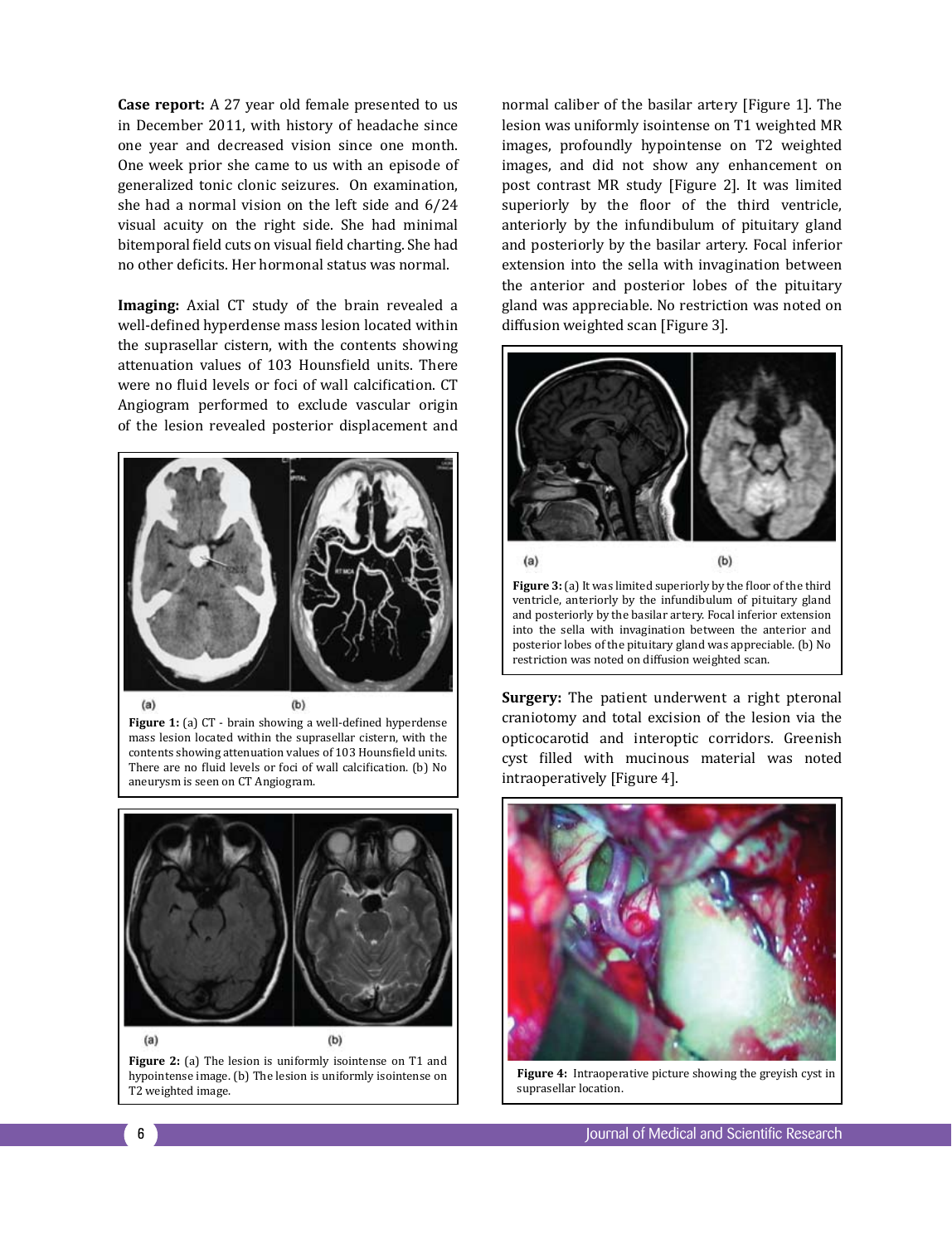**Histopathology:** Microscopic examination revealed a cyst containing eosinophilic material lined by a single layer of out cuboidal cells and ciliated columnar cells [Figure 5]. They have stained positive for EMA and cytokeratin [Figure 6a, b, c].



Postoperative course: The patient improved symptomatically. At one month of follow up, the Vision remained unchanged.

## **Discussion**

In the differential diagnosis of suprasellar lesions, the following had been considered in this case: Rathekes cleft cyst, craniopharyngioma, aneurysm, enterogenous cyst and colloid cyst. Colloid cysts are commonly found in the third ventricular region and are rarely found in suprasellar location. Nomikos et al, had reported 11 colloids cysts in their series of 69 sellar and suprasellar cystic lesions [7]. Colloid cyst wall is built of a collagenous connective tissue stroma, lined with a single layer of pseudostratified epithelium. The cells may be columnar, ciliated and nonciliated, cuboidal or squamous. The cyst

consists of gelatinous material [5, 8, 11]. They can be found anywhere throughout the neuroaxis, but commonly appear within the third ventricle [6, 7]. Neuroepithelial and endodermal origin have been considered for the pathogenesis. Ciric et al, emphasized invagination or evagination of neuroepithelium from the diencephalic roof into the space between the two fornices and eventually resulting cyst formation as the mechanism attributed to explain lesions within the third ventricle or upward in the septum pellucidum. [1] The theory for extraventricular or cortical location consists of neuro-epithelial cysts originating from primitive ectopic glial tissue in the subarachnoid space. Shuangshoti et al, reported that these so called neuroepithelial cysts have a common origin from the sessel pouch (endodermal diverticulum located behind the oropharyngeal membrane) and they show histological features similar to Rathke' cleft cysts and enterogenous cyst [7]. Grazizani et al, proposed that all these cysts arise from sessel pouch and should be named according to their localization. Nevertheless, despite the controversy, histopathological investigation remains the standard diagnostic method for discriminating between these lesions [2].

The cyst consists of gelatinous material that reacts positively to periodic acid–Schiff staining. They stain positively for cytokeratin and EMA. They are negative for GFAP and Prealbumin stains. Expression of CEA,Viamentin and S-100 varies. In contrast, endodermal cysts are lined by a two- layered, mucin-secreting ciliated, cuboidal-to-columnar epithelium that resembles that of respiratory and intestinal tracts, which exhibit immunopositivity for carcinoembryonic antigen and cytokeratin [5]. However, differentiating between these two entities in such rare locations is difficult. Clinical findings indicate that these cysts progressively expand in response to many mechanisms, such as active fluid secretion by the epithelial lining cells, or fluid entry into the isolated cyst due to the osmotic effect of the high intracystic protein level, which permits water diffusion from surrounding tissue into the cyst. The best management of colloid cyst in this location is total excision and the same was done in our patient.

#### **Conclusion**

We report a case of a suprasellar colloid cyst that was successfully removed via Pterional approach.